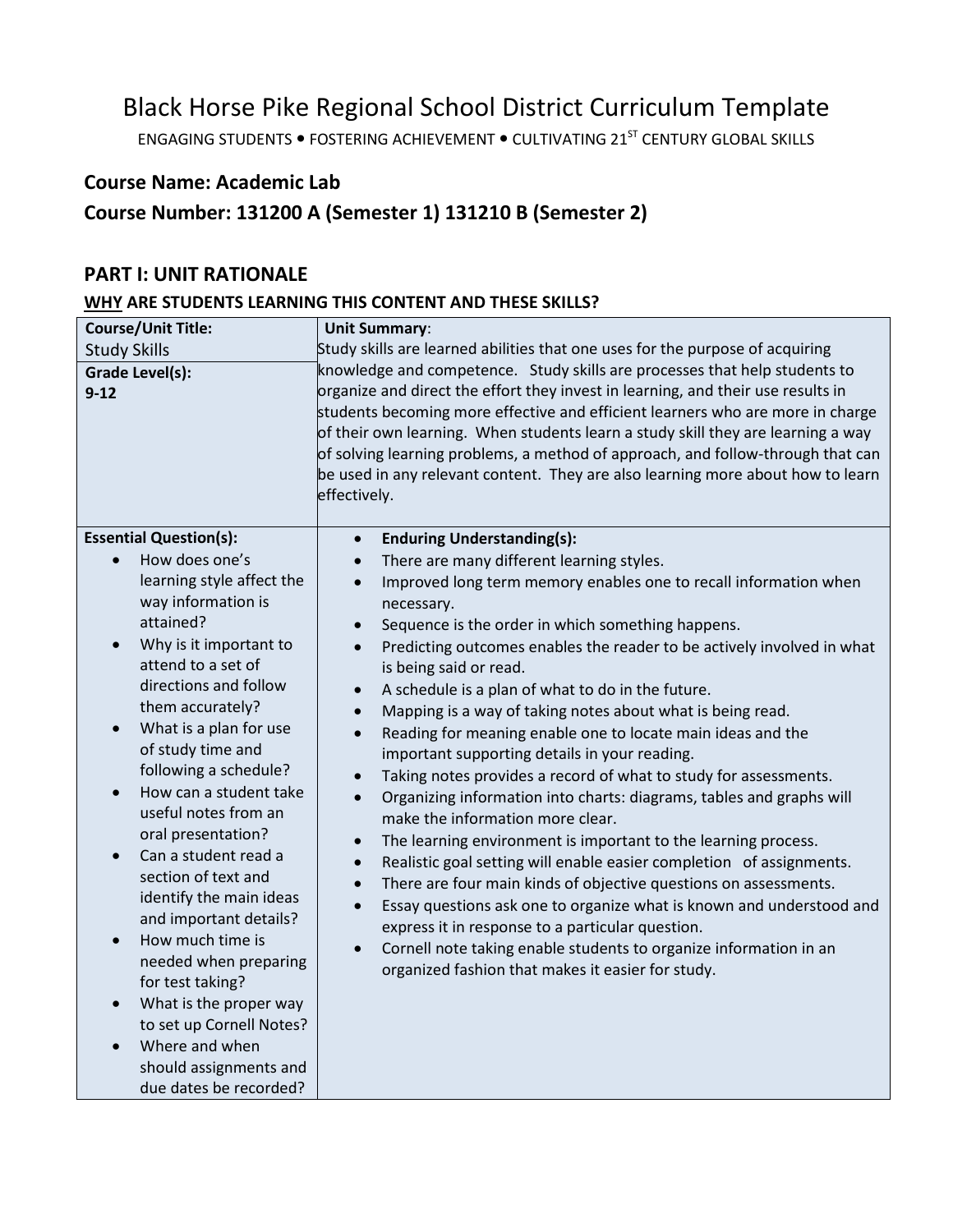# **INSTRUCTIONAL STRATEGIES AND RESOURCES**

### **DESCRIBE THE LEARNING TARGETS.**

#### **After each target, identify the NJCCCS or Common Core Standards that are applicable**

| <b>Learning Target</b>                                                                              | <b>NJCCCS or CCS</b> |
|-----------------------------------------------------------------------------------------------------|----------------------|
| 1. Communication                                                                                    | 1.9-12.9.1.12 B.4.a  |
| 2. Punctuality                                                                                      | 2.9-12.9.1.12 B.4.b  |
|                                                                                                     | 3.9-12.9.1.12 B.4.c  |
| 3. Time management.                                                                                 | 4.9-12.9.1.12 B.4.d  |
| Organization<br>4.                                                                                  | 5.9-12.9.1.12 B.4.e  |
| Decision making<br>5.                                                                               | 6.9-12.9.1.12 B.4.f  |
| Goal setting<br>6.                                                                                  |                      |
| All students will demonstrate critical life skills in order to be functional<br>members of society. | 7.9-12.9.2           |
| 8.<br>Self-Management                                                                               | 8. $9-12.9.2.12 B$   |
|                                                                                                     |                      |

#### **Inter-Disciplinary Connections:**

**Study Skills are not an entity on their own. Skills included in this curriculum are ones that are useful in the study of almost every subject. The skills taught can be easily integrated into the content courses being taken including: English, math, science, social studies, and various elective courses**

#### **Students will engage with the following text:**

**Learning and Study Skills (Vol 1 & 2)- HM Study Skills Group – David Mashak**

#### **Students will write:**

**Students will participate in mini lesson of study skills at beginning of each class and then apply learned skills to content areas while completing individual assignments.**

**Each learning target will be reviewed over a two week period:**

- **Monday -** Communication
- **Tuesday –** Punctuality, Time Management
- **Wednesday -** Punctuality, Time Management
- **Thursday –** Organization
- **Monday -** Decision Making
- **Tuesday -** Goal Setting
- **Wednesday –** Critical Life Skills
- **Thursday -** Self-Management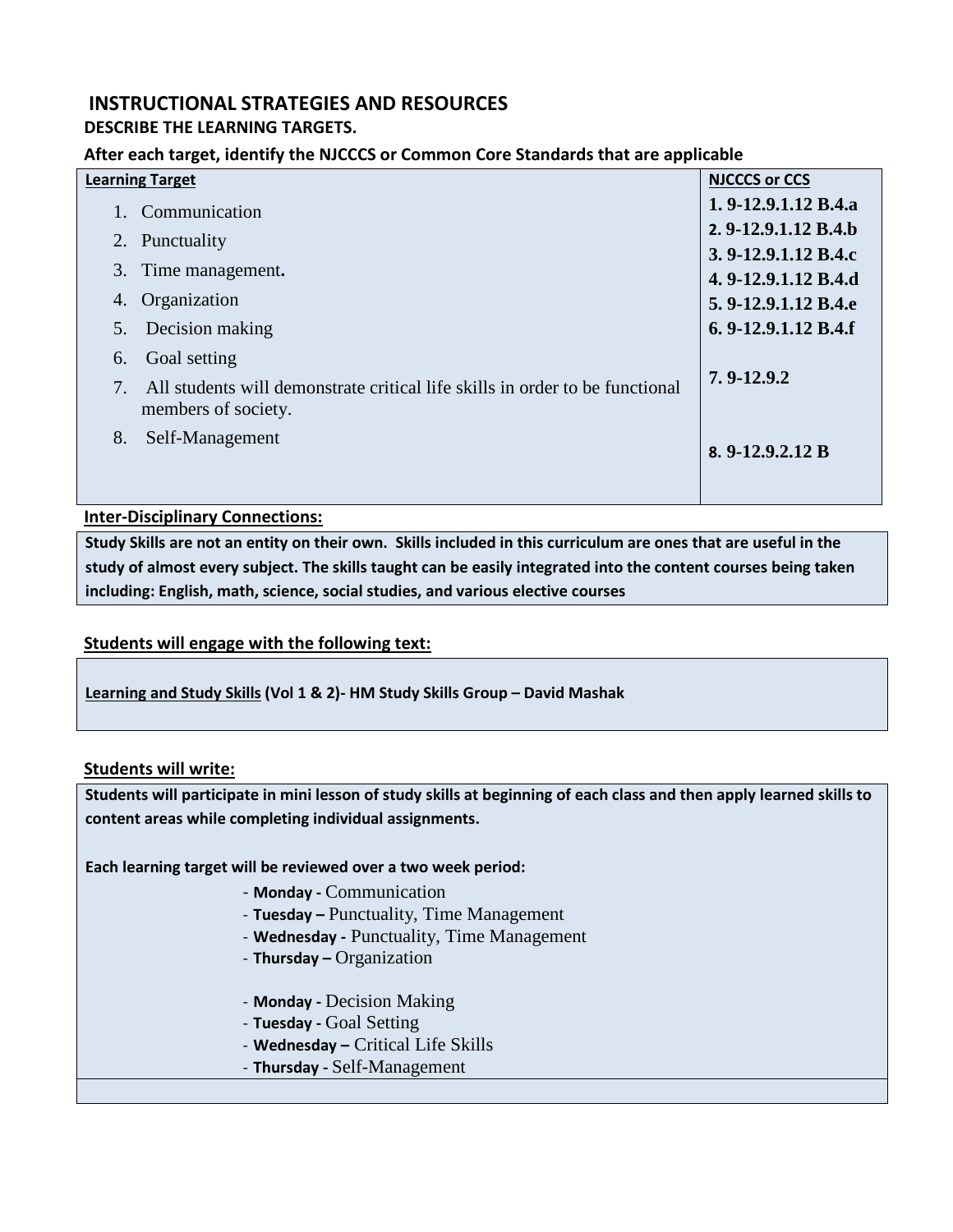## **PART III: TRANSFER OF KNOWLEDGE AND SKILLS**

#### **DESCRIBE THE LEARNING EXPERIENCE.**

**How will students uncover content and build skills?**

**Determine learning style Listening activities to promote active listening Chart daily/school routines Create daily, weekly and monthly schedules Analyze created schedules Compare and contrast methods for maximizing personal productivity Apply project planning and management skills in academic settings. Putting ideas and information in categories Locate main ideas and details in practice paragraphs Survey/scan written materials Map practice paragraphs using graphic organizers Create Cornell notes Chart main ideas and details Create tables, diagrams and graphs**

**In addition to daily lessons focused on target areas students are given time to complete any assignments, tests or quizzes, and projects from subject area teachers with or without needed guidance from instructor.**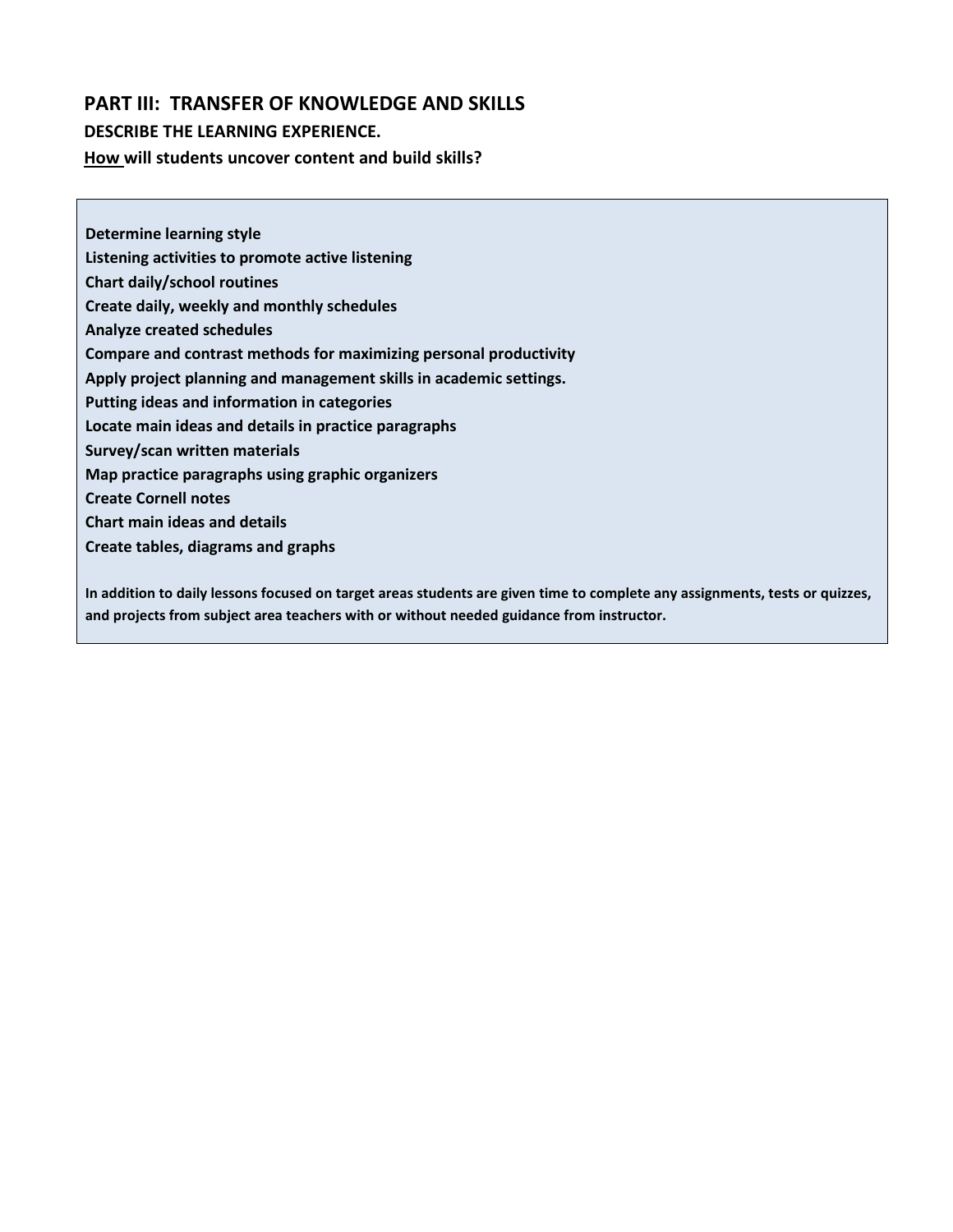# **PART IV: EVIDENCE OF LEARNING IDENTIFY THE METHODS BY WHICH STUDENTS WILL DEMONSTRATE THEIR UNDERSTANDING OF CONTENT AND THEIR ABILITY TO APPLY SKILLS. IDENTIFY BLOOM'S LEVELS.**



**Students will participate in mini lesson of study skills at beginning of each class and then apply learned skills to content areas while completing individual assignments.**

#### **Accommodations/Modifications:**

**Instructor will provide assistance to all students during independent work.** 

#### **Summative Assessments:**

Each student is given 2 points (10 daily/ 50 weekly) for each of the following categories:

- **Preparation**
	- **Materials brought to class**
	- **Ready at beginning of period to complete warm up lesson**
- **Organization**
	- **Work is stored in proper folders/binders**
	- **Assignments are easily found**
- **Compliance**
	- **Student completes assigned work**
	- **Time used wisely**
- **Self Monitoring**
	- **Knows what assignments are due**
	- **Checks Genesis account and contacts teachers**
- **Efficiency of Work**
	- **Work is completed to best of ability**

**A rubric will be created at the beginning of the course to describe the expectations for each category**

**Course is scored as pass/fail. Students who earn 65% of total daily points throughout the marking period will pass the 2.5 credit course.** 

**Student's subject area teachers are contacted frequently by the academic lab teacher to monitor progress.**